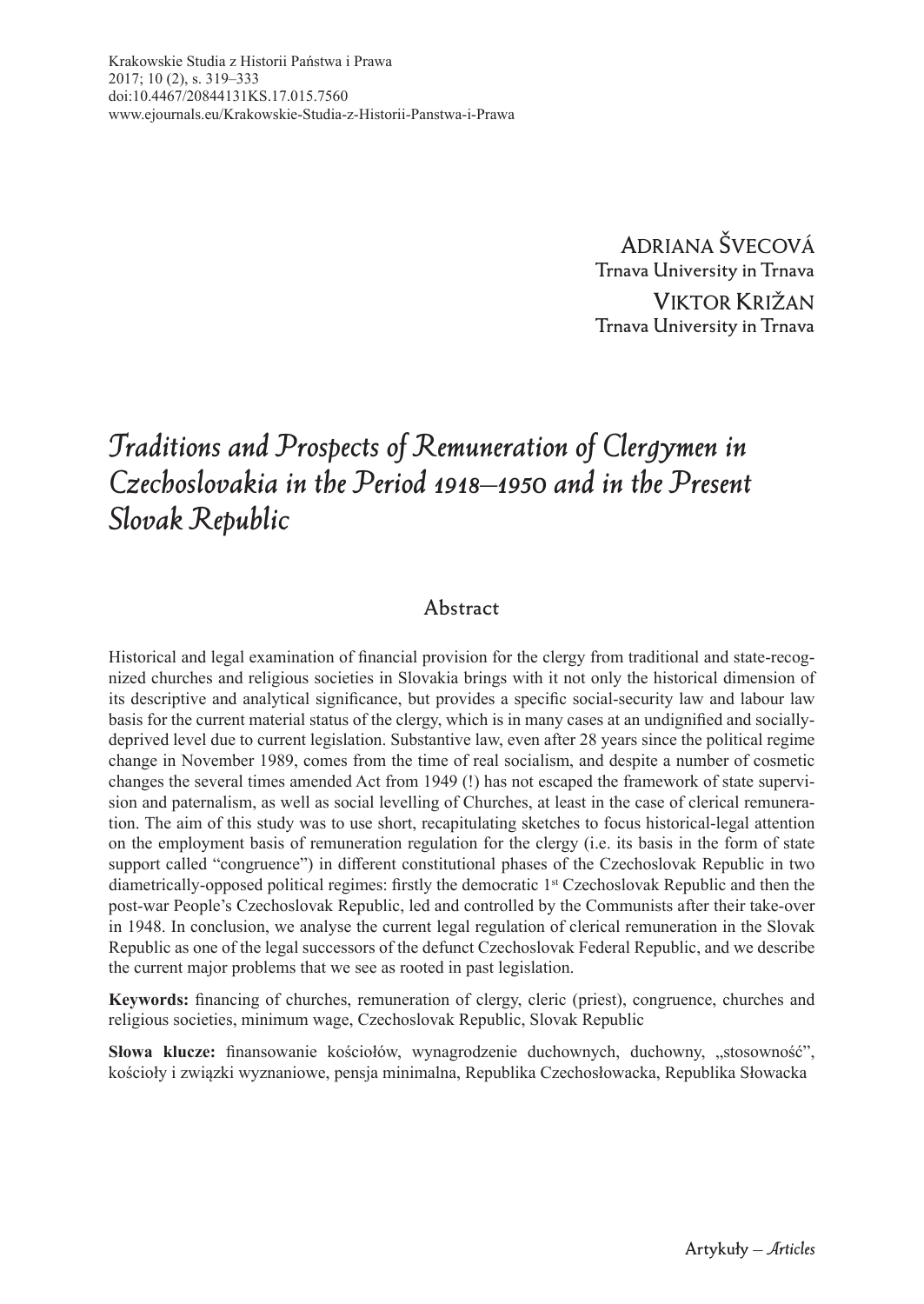## **1. Legal status and initial legislation of the Hungarian Kingdom as a starting point for the situation in Slovakia, in terms of the establishment of the first Czechoslovak Republic in 1918**

In the modern age the arrangement of the financial provision of churches and their clergy, set up during the middle Ages, has continued. This consisted in self-financing of churches and frequent support from the Sovereign as the principal patron,<sup>1</sup> or otherwise in state subsidies and voluntary donations from the patron and local faithful. The system of self-financing was primarily bound to the use of church property (benefices<sup>2</sup>). These constituted an inseparable part of the landowner's property, and clergymen themselves were landowners in the sense that their office as well as the related benefice (incumbencies) were taken from them as a fief.<sup>3</sup> By virtue of the mutual patronage relationship,<sup>4</sup> landowners were usually also patrons of that benefice,<sup>5</sup> but from medieval times until the late  $17<sup>th</sup>$  century, the patron did not bear any compulsory financial burden, and even the bearing of it could not be coerced<sup>6</sup>. Change came only at the turn of the  $17<sup>th</sup>$  to  $18<sup>th</sup>$ century7 . It was caused by the need to improve the material conditions of the Catholic Church<sup>8</sup> and consisted in the order for patrons to care for the needs of the churches acting within their tenure. Regulations that were issued in the former Hungarian Kingdom however were focused mainly on the enforcement of patronage obligations, not for permanent material support of the clergy. Otherwise clergymen had to rely on income from the ecclesiastical benefice, direct financial or material support from the relevant patron, possibly on vestment fees (taxes) and voluntary donations from the faithful, and in the case of the reformed churches and religious communities (e.g. Jewish) on their own communal financial provision.

<sup>&</sup>lt;sup>1</sup> For example, legal articles LXXIV/1715 and LXX/1723 confirmed the highest patronage right of Hungarian rulers to all religious endowments, endowment of church schools, seminaries and colleges. 2

<sup>&</sup>lt;sup>2</sup> Benefice (incumbencies) is an expression of Canon Law and represents income or assets associated with a particular priestly ministry, position or authority, or even this position itself. Incumbencies were created already in the early Middle Ages, from the proceeds of land ownership of the church and were the only way in medieval economy permanently ensuring the livelihood of local priests or vicars. See *The Hungarian*  legal dictionary, A. Bartal, *Glossarium mediae et infimae latinitatis regni Hungariae*, Lipsiae–Budapestini, 1901, p. 73.

<sup>3</sup> Cf. J. Munka, *Patronátne bremená a cirkevné dávky*, Dunajská Streda 1937, p. 5–6.

<sup>4</sup> Patronage consisted of rights granted by the Church, and of obligations imposed by the patron based on the granted rights, which the clergy were obliged to bear. *Ibidem*, p. 5, 11.

<sup>&</sup>lt;sup>5</sup> Patronage rights were in fact a complex of rights and duties which patrons had to fulfil and use. Voluntary compliance 'duties' of patrons included the supervision over the beneficiary, subsidies for the parish priest and reimbursement of major repairs of church buildings, churches or chapels. The principal personal patron was the Hungarian king or state and in addition to him patrons could be church funds, free royal towns, municipalities or private individuals. 6

Cf. *ibidem*, p. 14.

<sup>7</sup> Cf. J. Munka, *Patronátne bremená…*, p. 15 et seq.

<sup>&</sup>lt;sup>8</sup> The Catholic Church at the time of Turkish dominion in Hungary, as well as at the time of the Reformation, suffered considerable damage to its property, which was either completely destroyed or confiscated by the Turks.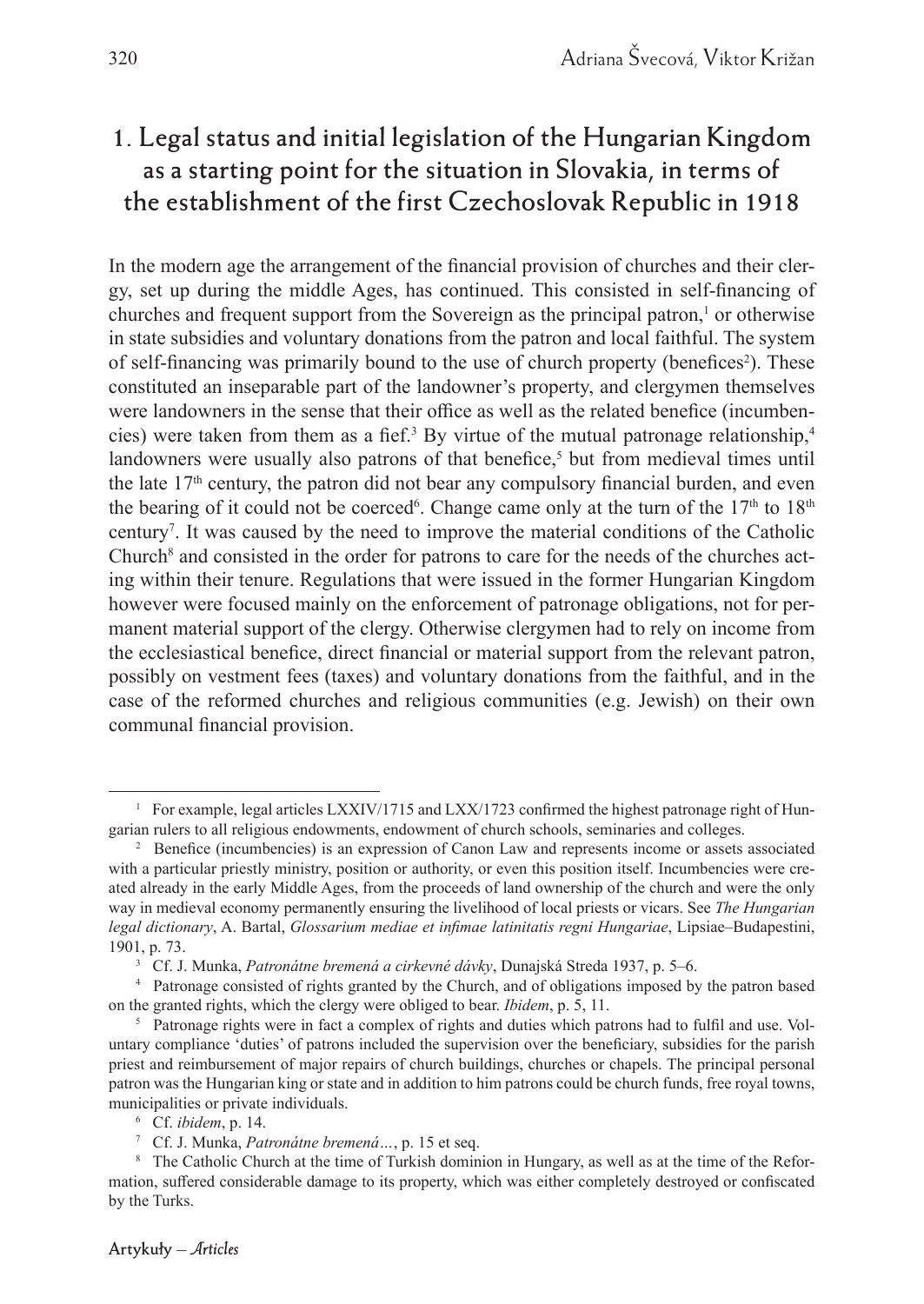Pay for performance of the priesthood became the subject of regulation only after the state-recognized or registered churches (hereinafter "the churches"), or rather their clergymen, got into unbearable material deprivation, and the state undertook to subsidize

their material (financial) provision. This subsidizing activity appeared only in the time of enlightened absolutism in the late  $18<sup>th</sup>$  century. It was intended, among other things, as an attempt to resolve the adverse social and financial situation of the priesthood by means of a special state contribution (or income supplement) called *congruence*, which complemented the other income of the clergy up to the level of at least the subsistence minimum appropriate to their social status.<sup>9</sup> The foundations of the congrual system were laid by Joseph II, who established a religious fund.<sup>10</sup> This religious fund took over the obligation to ensure congruence, but this obligation was applicable only to newlyestablished rectories. As the income from churches' own assets were nevertheless insufficient to cover the dignified and adequate material provision of the clergy, during the 19th century proposals were made for new rules for the remuneration of clerics, or rather the above-mentioned congruence, but due to the unwillingness of government and also the financial problems of the state, the first congrual laws were adopted in the Hungarian Kingdom in the 1890s. A model for solutions to the clergy's unfavourable material situation was also sought in the Austrian part of the empire, where the situation was partially resolved through the adoption of Act no. 51/1874 Coll. on contributions to the religious fund. The first congrual legislation was Act no. 47/1885 Coll., which among other things granted in principle to all independent rectors and their clerical subordinates entitlement to supplementary congruence from the religious fund.<sup>11</sup> This so-called provisional congrual act was repealed by Act no. 176/1898 Coll., which remained in force in the western part of the empire until the collapse of Austria-Hungary in 1918. In 1902 an official salary for rectors was introduced, and congruence was later increased several times.12 The congrual acts committed the State to supplementing the welfare of those priests in the

<sup>9</sup> Congruence (*portio congruae*) is the canonical-law term referring to the subsistence minimum which is provided to clerics appointed to a given place in the church administration. In confessional law Congruence is used as a term for the supplement which is provided from public funds to remedy inadequate congruence from the church (salary of the cleric provided from church sources). See J.R. Tretera, *Stát a církve v České republice*, Kostelní Vydří 2002, p. 32 and M. Šabo, Štát a cirkvi na Slovensku. Vývoj financovania cirkví, Bratislava 2006, p. 38.

<sup>10</sup> In: *Slovník veřejného práva československého. Svazek II*., eds. E. Hácha, J. Hoetzel, F. Weyr, K. Laštovka, Brno 1932, p. 293. The Religious Fund (*fundus religionis*), the so-called religious matrix, was established during the reign of Joseph II from a levy on the property of mendicant monasteries and contemplative orders. Because the clerics were regarded as civil servants and the church as a state institution, management of the Fund's assets was taken over by the state, which simultaneously undertook to complement those assets as needed from the state property. It was mainly intended for the completion of the parish network, so newly-created parishes were financed from it, and thus it could be used for the material support of clerics. For details of their social security in the Enlightenment period, esp. in Josephine times see I. Kušnyráková, *Piae fundationes. Zbožné fundácie a ich význam pre rozvoj uhorskej spoločnosti v ranom novoveku*, Bratislava 2009, s. 20–23, 161–162.<br><sup>11</sup> For details of developments in the Austrian part of the empire before the establishment of the

first Czechoslovak Republic, see the headword "kongrua" (congruence) [in:] *Slovník veřejného práva*..., p. 292–293.

<sup>12</sup> Cf. K. Malý, F. Sivák, *Dejiny štátu a práva v Československu do roku 1918*, Bratislava 1992, p. 290.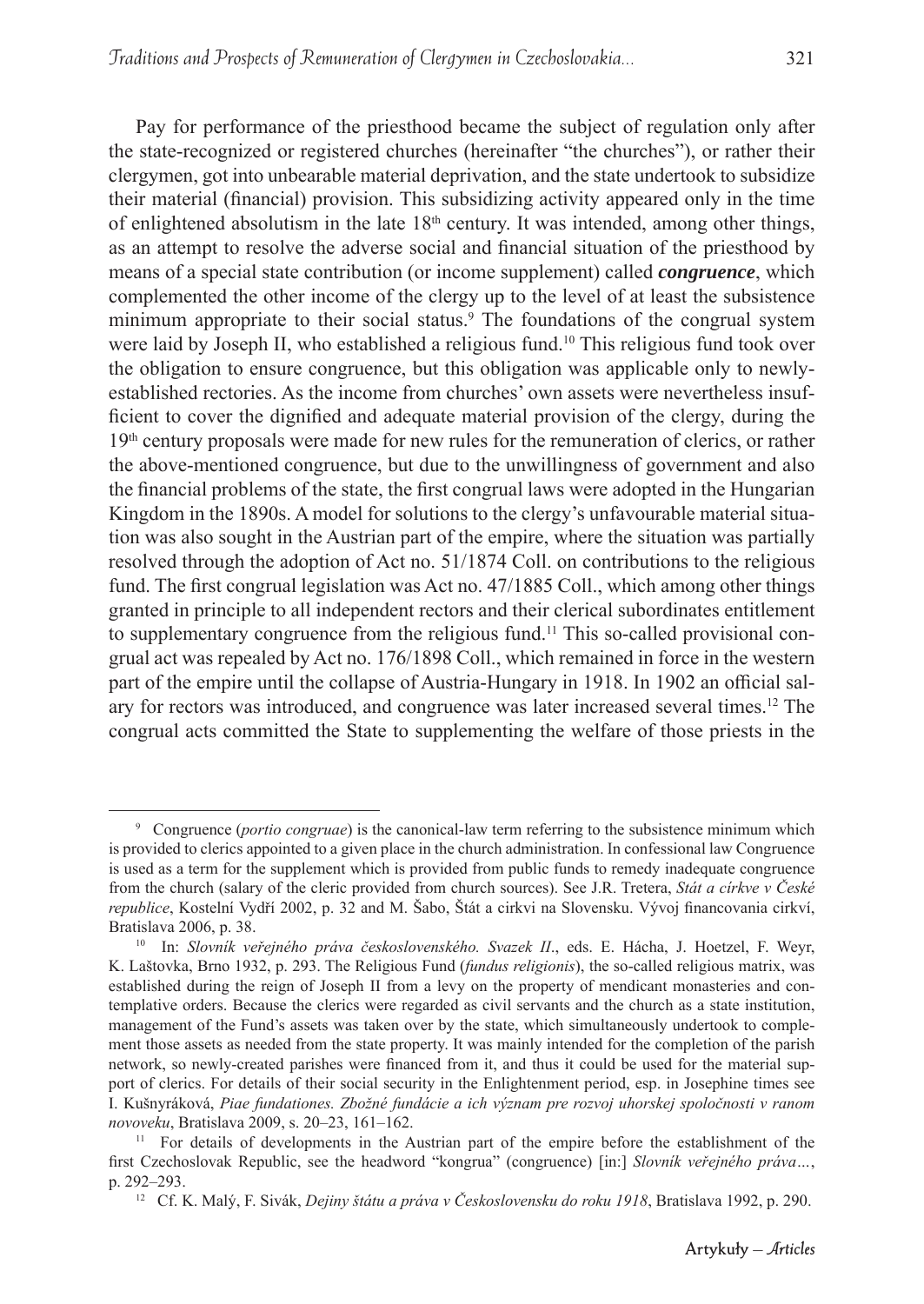Catholic Church administration whose incomes were not adequately covered from the main church revenues, revenues from benefices and vestment revenues from believers.<sup>13</sup>

The Hungarian Kingdom acceded later to similar solutions by introducing congruence payments, which was a consequence of the abovementioned different relationships between the Church and the state. Due to the fact that the property of the Catholic Church in Hungary allowed the provision of support to the poor clergy from its own resources, the first adjustment of congruence in statutory article XIV/1898 related only to other congrual churches,<sup>14</sup> admitted by statutory article XLII/1895, and not to the Catholic Church. No change occurred until statutory article XIII/1909, when congruence was granted to the clergy of the Catholic Church, but only under the condition that the Catholic Church would also contribute for this purpose from its endowment.15

## **2. The remuneration of clerics in Czechoslovakia during the period 1918 – 1950**

#### **2.1. Legal basis in the first Czechoslovak Republic**

The income of the clergy still consisted of proceeds from benefices, congrual contribution and state contributions, vestment taxes and voluntary contributions (donations) of believers. By means of these state contributions and congruence the state thus contributed to the financial provision of churches, and for the holders of small benefices in particular congruence became an essential part of their material provision. The above-mentioned legislation continued from the time of the dualistic Austro-Hungarian Empire, but for resolving the legal dualism and social and employment disproportion between the western (Czech, Moravian and Silesian) and eastern (Slovakia and Carpathian Ruthenia) parts of the country,16 as early as 1920 resolutions of the Czechoslovak parliament were adopted, which granted allowances to congrual Churches (with the exception of Jewish communities) for "wage improvement" and emergency spending and shopping supplements up to several hundred crowns a year. This briefly-outlined material and social provision of

<sup>13</sup> J.R. Tretera, *Stát a církve…*, p. 32.

<sup>&</sup>lt;sup>14</sup> Those churches under the then legislation were the Lutheran Church (Augsburg Confession), the Calvinist (Reformed) Church, the Eastern Churches (Serbian and Romanian, i.e. Russian Orthodox), the Greek Catholic (Unitarian) Church and the Jewish religious community.

<sup>&</sup>lt;sup>15</sup> The amount of congruence under initial Hungarian legislation was 1600 K for an independent cleric, 1000 K for a junior cleric, and 800 K for a cleric with incomplete qualification. In addition, statutory article XXXVIII/1913 also added some supplements according to age, and statutory article XXXV/1912 introduced a so-called family supplement of 400 K for each child living in the cleric's household and having no other income. Cited by *Slovník veřejného práva…*, p. 294–295.

<sup>&</sup>lt;sup>16</sup> At this point it should be noted that the remuneration of clerics had its centuries-old tradition in both parts of the newly established republic by completely different legal, custom or legal provisions, it passed surely its difficult periods and especially in both parts of the republic were also different economic and business conditions of inhabitants of individual two parts of the republic. Ensuring of the clerics therefore were differed from parish to parish and it is almost impossible to express which legal order during the existing legal dualism was the clerics preferable.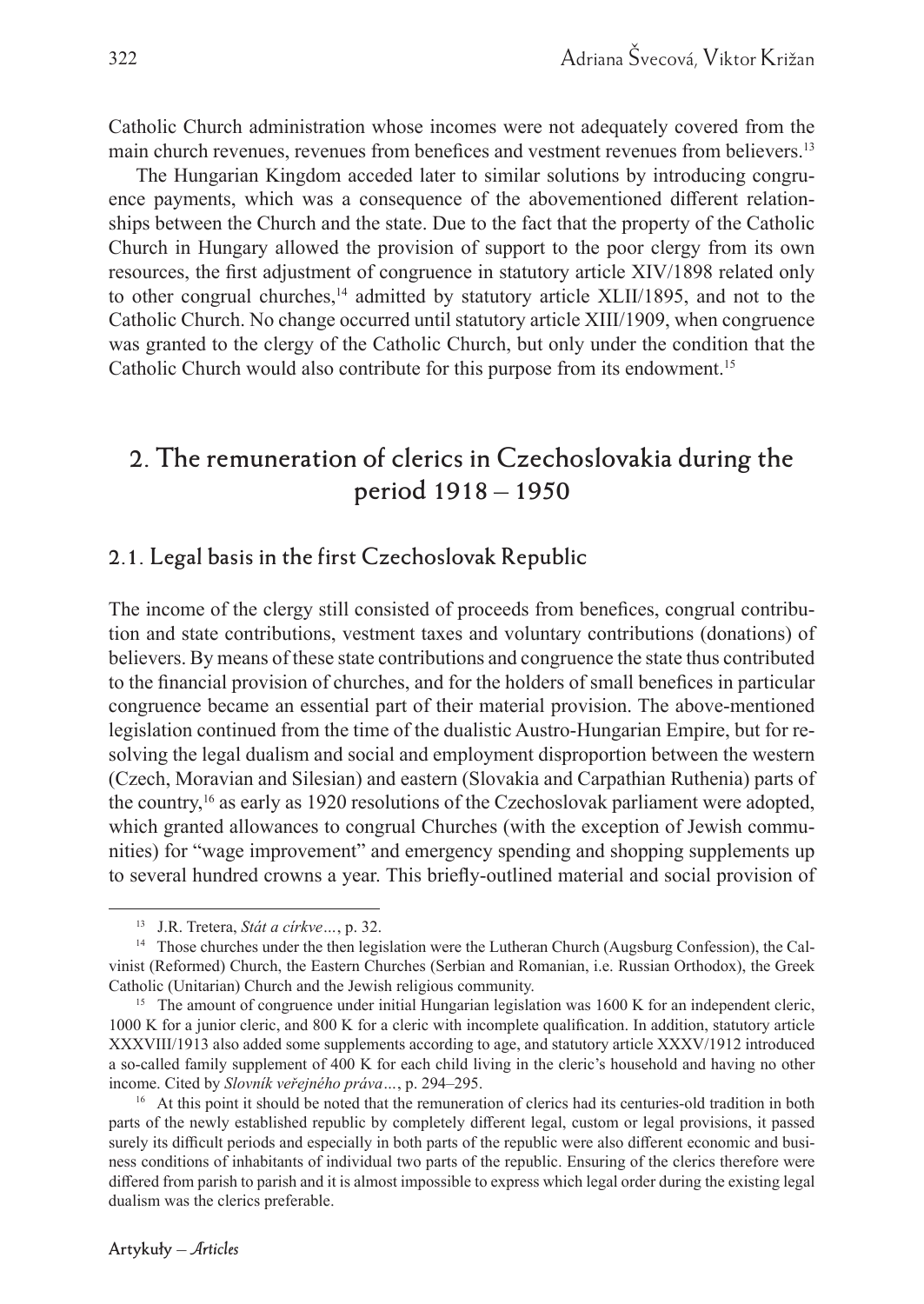payment of benefits and contributions, was governed by the generally-applicable **Act no. 122/1926 Collection of laws and orders on the adjustment of salaries of the clergy of churches and religious communities recognized or admitted by the State** (hereinafter "the Congrual Act"). With the Congrual Act the Czechoslovak Republic enjoyed a unified legal definition. Its implementing provisions became the Government regulation no. 124/1928 Collection of laws and orders on the salary adjustment of the clergy. The Act primarily followed up on the previous regulation, the differing congrual legislation in the Czech Republic and Slovakia, and made arrangements for granting contributions in a more permanent way.17 The regulation of previous congrual acts that were not in contradiction with it left the Congrual Act no.  $122/1926$  Coll. still in effect.<sup>18</sup>

Compared to the previous regulation, however, it brought some substantial changes that reflected the significant socialization changes of the First Republic expressed in labour and social legislation.19 The most essential was the introduction of **the concept of salaries of clerics**, which was composed mainly of congruence and educational allowances for children. The Act set the basic criterion for entitlement to congruence payments, which was to meet the following requirements: Czechoslovak citizenship, graduation from university, and proven physical fitness to perform office within the church administration ( $§$ 1 sec. 4 of the Congrual Act and  $§$ 3 of the implementing regulation). Clerics of the so-called "congrual churches" had legal right to the congruence supplements, i.e. Roman Catholic, Greek Catholic and the Orthodox Church throughout the territory of Czechoslovakia, and in the case of Slovakia also the Lutheran Church, the Calvinist (Reformed) Church and Jewish communities.20 Other churches were called subsidiary and only received a lump sum of state subsidy for the salaries of their cler $gy<sup>21</sup>$  One of the reasons for the emergence of a new Congrual Act was the effects of the first land reform, which significantly reduced the land fund (i.e. the basis of ecclesiastical benefices) of the Catholic Church. Czechoslovakia started providing compensation for the loss of land property in Church ownership gradually from as early as 1920 by increasing congrual supplements to the income of the clergy, provided through religious funds.

The Congrual Act and its implementing regulation established the lowest income (congruence) of clergy active in the administration of parish offices, as well as in other public religious administration. Congruence was determined as an annual amount

<sup>17</sup> Cf. M. Šabo, *Štát a cirkvi…*, p. 48.

<sup>&</sup>lt;sup>18</sup> On the issue of congruence legislation in the first Czechoslovak Republic see also J.R. Tretera, Z. Horák, *Konfesní právo*, Praha 2016; and V. Valeš, *Právní úprava postavení církví a náboženských společností v období první Československé republiky (1918–1938)*, Praha 2013.

<sup>19</sup> For an overview see M. Laclaviková, *Formovanie pracovného práva a práva sociálneho zabezpečenia na našom území začiatkom 20. storočia* [in:] *Právnohistorická realita sociálnej doktríny 20. storočia*, Kraków 2013, p. 63–115.

<sup>20</sup> See §1 of the implementing regulation no. 124/1928 Coll.

<sup>&</sup>lt;sup>21</sup> The state subsidy was specified in §5. These were the other churches, namely the Czech Brotherhood Church, the Czechoslovakian Church, the Old Catholic Church, and the Jewish religious community in the territory of Bohemia, Moravia and Silesia.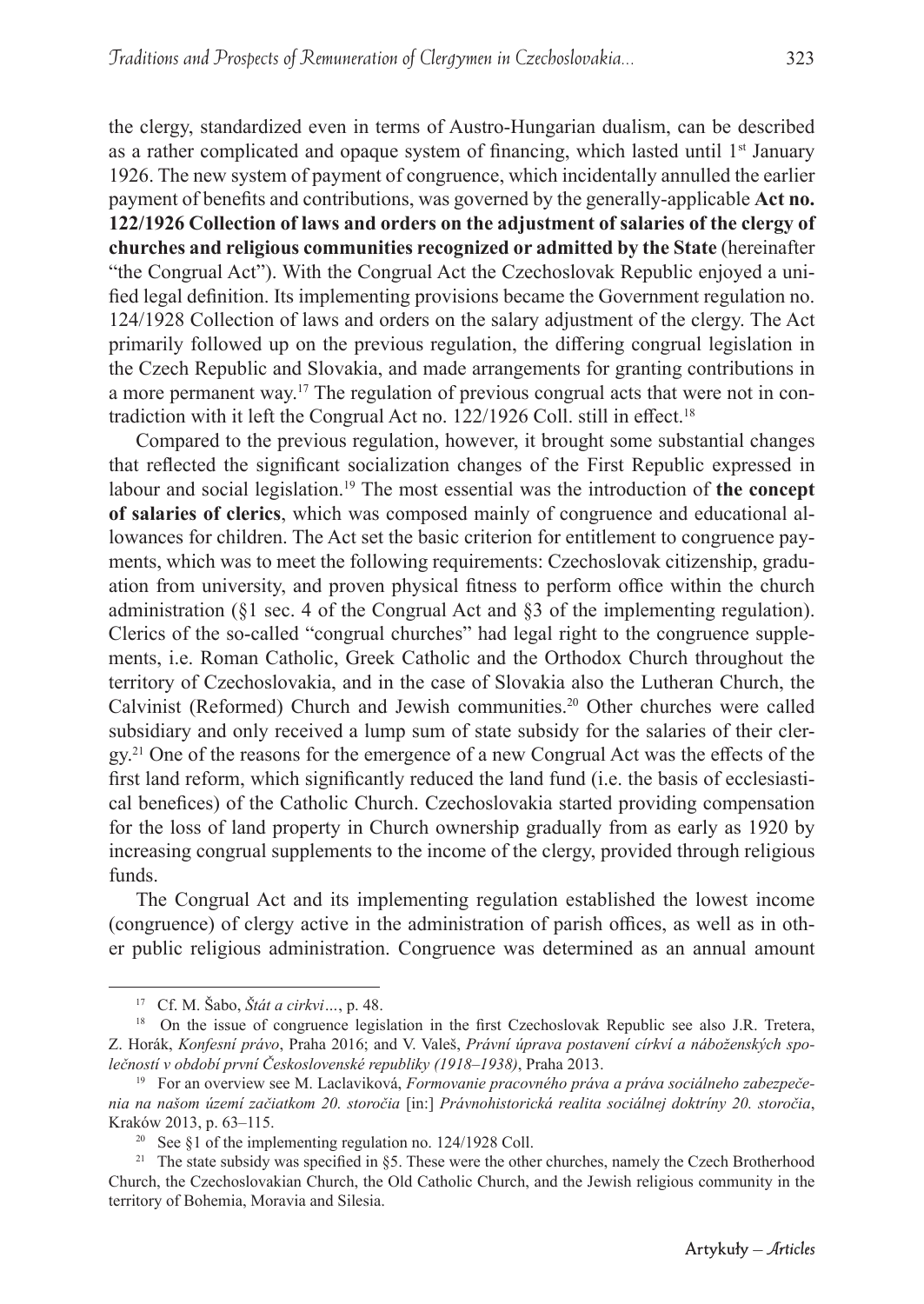increased every three years of service (so-called "triennnials"), but not more than ten times.22 Congruence complemented clergymen's net income assessed on the basis of financial declaration (so-called "fassie"). On the other hand, congruence was reduced by other income from public funds (except for fares, remuneration for the teaching of religion in schools, or parliamentary salary). The income also included revenues from the parish property, real estate, interest revenues, trade licensing income, income from commercial rights, and vestment fees. Counted income was always set for five years in advance (so-called "lustrum") by averaged "fassie" over the last three years preceding the lustrum.23 In the case that clergymen were taking care of dependent children, they were also entitled to an educational allowance, while widows and orphans after the clergyman were entitled to the widow's or the orphan's pension. Furthermore, according to second part of the implementing regulation they were also entitled to old-age social security (so-called rest and provident salaries) and other benefits.

Also after the creation of the Slovak State (1939–1945), the Tiso regime undertook to continue the payment of congruence under the Act from 1926, which was tied to the acquisition of Slovak citizenship or swearing of the civil oath. The end of World War II may have brought with it continuity of the original legislation, namely the First Republic Congrual Act, but now there was emphasis on proper denazification and defascification of the priesthood. Priests who were prosecuted as traitors, collaborators, Germans and Hungarians, in short, those who had experienced Czechoslovak statehood and had been in favour of the pro-fascist regimes both in the Czech Republic and Slovakia during the war, no longer had any legal claim for congruence.

#### **2.2. Legal basis of the People's Czechoslovakia**

Following the Communists accession to power in February 1948, the legal situation changed radically and immediately and in many ways, although state support and hence the congrual legislation did not disappear. The real intention of the Communists in religious matters was also soon manifested: to disrupt the unity of the Church and deprive it of its independence from the state in the economic sphere. The core of changes in the economic area consisted in Act no. 217/1949 Coll. on state supervision over the churches, and the Government regulation no. 219/1949 Coll. on the financial provision of the Roman Catholic Church by the state. These legal actions clearly involved violation of citizens' fundamental freedoms, including the freedom of religion guaranteed by the Constitution.

The new basis of church funding emerged in new congrual legislation in **the form**  of Act no. 218/1949 Coll. on the financial provision of churches and religious com**munities by the state** (hereinafter "the 1949 Act") (supplemented with a series of imple-

<sup>&</sup>lt;sup>22</sup> Cf. §1 of the Congrual Act: "The lowest income (congruence) of clerics of state-recognized or prescribed congrual churches and religious communities, active in the administration of parish office and in other public church administration in systematized locations with the consent of the state religious administration, is determined as an annual amount of 9.000,- Kč, which is increased after every three-year period of service with an increment of 972,- Kč, not exceeding a total of ten times".

<sup>&</sup>lt;sup>23</sup> Cf.  $\S$ 3 of the Congrual Act.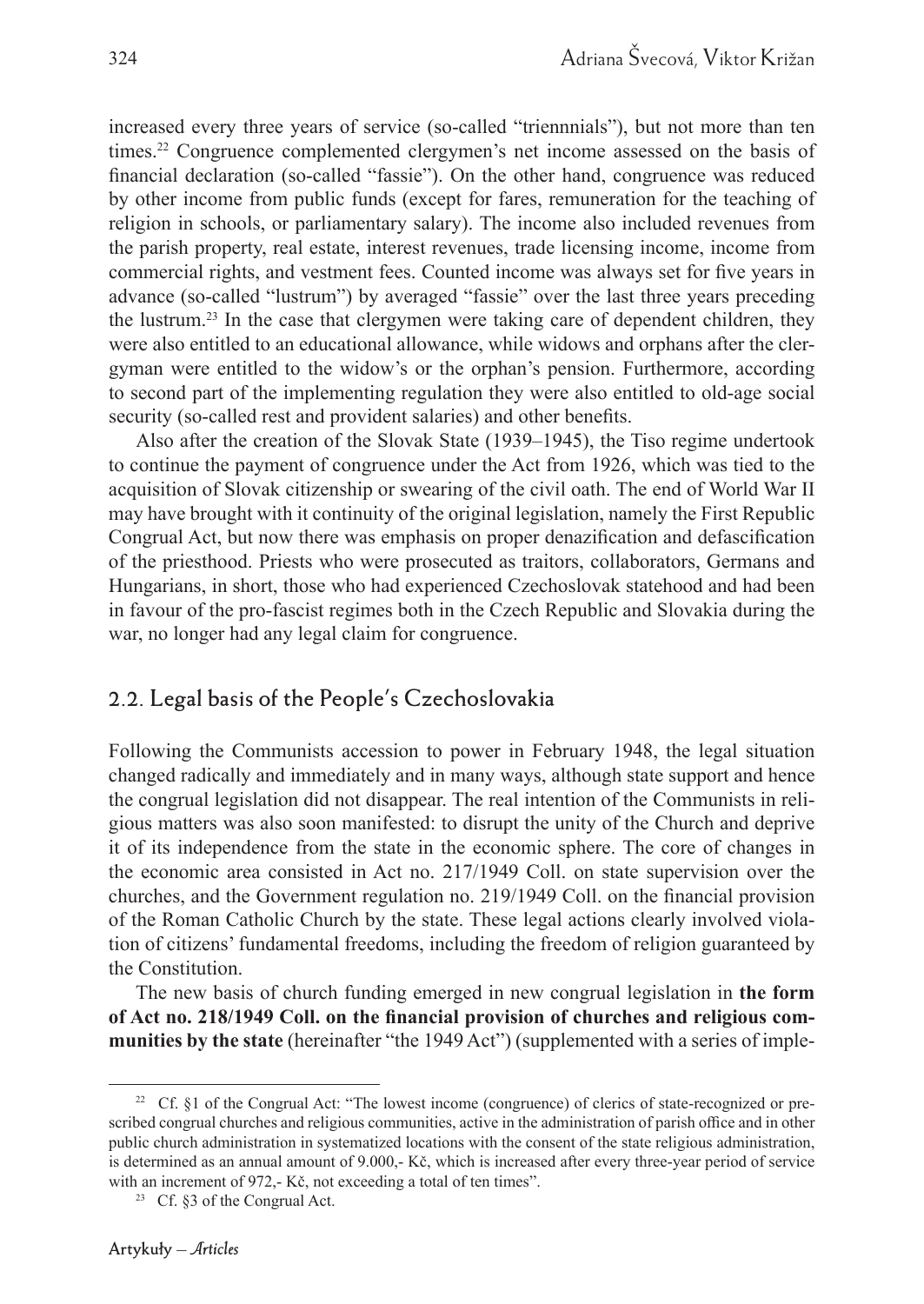menting regulations which determined the specific amounts of basic salary, the method and the rate of increase, the conditions for granting seniority allowance and the amount thereof, as well as the conditions for granting rewards for higher performance and details of this remuneration<sup>24</sup>). According to the new legislation the state took over full responsibility for the remuneration of clerics, who were paid wages directly by the state as socalled personal benefits<sup>25</sup> (i.e. no longer congrual contributions) only when they worked in church management, church administration, or in an institution for education of the clergy, but essentially with state consent<sup>26</sup> and after taking the oath of allegiance to the Republic (§7 of the 1949 Act; for the wording of the oath see §19 of the implementing regulation). That was one of the most important legal conditions for the granting of the salary.<sup>27</sup> On the basis of  $\S1$  of the implementing regulation, this resulted in one substantial legal conclusion that clergymen became full government employees, even though they formally remained in employment with their church governing authorities, their employer became their local District People's Committee (ONV) and particularly the State Office for Church Affairs. In this way a curious bipolar employment relationship was created to the state and also the domestic church, while the direct financial/economic dependence of the clergy on the state was deepened. Even though the state presented the new arrangements as a kind of compensation for confiscated church property,<sup>28</sup> it was mainly a simple and effective means of control over the activities of churches and religious communities. Churches ceased to have the character of public bodies and in financial matters they became, and along with them the clergy, totally dependent on the state.29

The 1949 Act also set up a new salary scheme for the clergy, and while the basic salary of clerics before the currency reform in 1953 was 3000,- Kčs a month, after the revaluation it was 600,- Kčs, which on the one hand was advantageous for the clerics

<sup>&</sup>lt;sup>24</sup> These were Regulation no. 219/1949 Coll. on the financial provision of the Roman Catholic Church by the state, Regulation no. 220/1949 Coll. on the financial provision of the Czechoslovak Church by the state, Regulation no. 221/1949 Coll. on the financial provision of the Protestant Churches by the state, Regulation no. 222/1949 Coll. on the financial provision of the Orthodox Church by the state, Regulation no. 223/1949 Coll. on the financial provision of religious communities by the state. This set of listed legislation in the later period was supplemented with Regulation no. 70/1968 Coll. on the financial provision of the Greek Catholic Church by the state.

<sup>&</sup>lt;sup>25</sup> Personal benefits of clerics consist of the basic salary, the rank allowance and bonuses for better performance. Clerics who were entitled to personal benefits should also be entitled to reimbursement of travel, moving and other expenses under the general rules.

<sup>&</sup>lt;sup>26</sup> State consent could be granted only to clerics who were Czechoslovak citizens, were reliable for the state and irreproachable and otherwise complied with the general conditions for admission to the civil service. The State Office for Church Affairs could waive the condition of citizenship in cases deserving special consideration.

<sup>&</sup>lt;sup>27</sup> Swearing of allegiance was an effective means of putting pressure on priests. Cf. J. Pešek, M. Barnovský, *Štátna moc a cirkvi na Slovensku 1948–1953*, Bratislava 1997, p. 99–100.

<sup>&</sup>lt;sup>28</sup> Mostly on the basis of Act no. 142/1947 Coll. on the revision of the first land reform, Act no. 46/1948 Coll. on the so-called new land reform, but also on the basis of the other legislation, for example Act no. 85/1948 Coll. on the nationalization of medical and nursing institutions and the institutional organisation of state medical care, Act no. 169/1949 Coll. on military districts, Act no. 95/1948 Coll., on basic provisions for uniform education (the Education Act), Act no. 125/1948 Coll. on the nationalization of natural resources and medicinal spas and integration and management confiscated spa property, Act no. 124/1948 Coll. on the nationalization of some inn holder and taproom businesses and accommodation facilities. 29 Cf. M. Moravčíková, *Štát a cirkev v Slovenskej republike* [in:] *Štát a cirkev v postsocialistickej* 

*Európe*, ed. S. Jozefčiaková, Bratislava 2003, p. 101.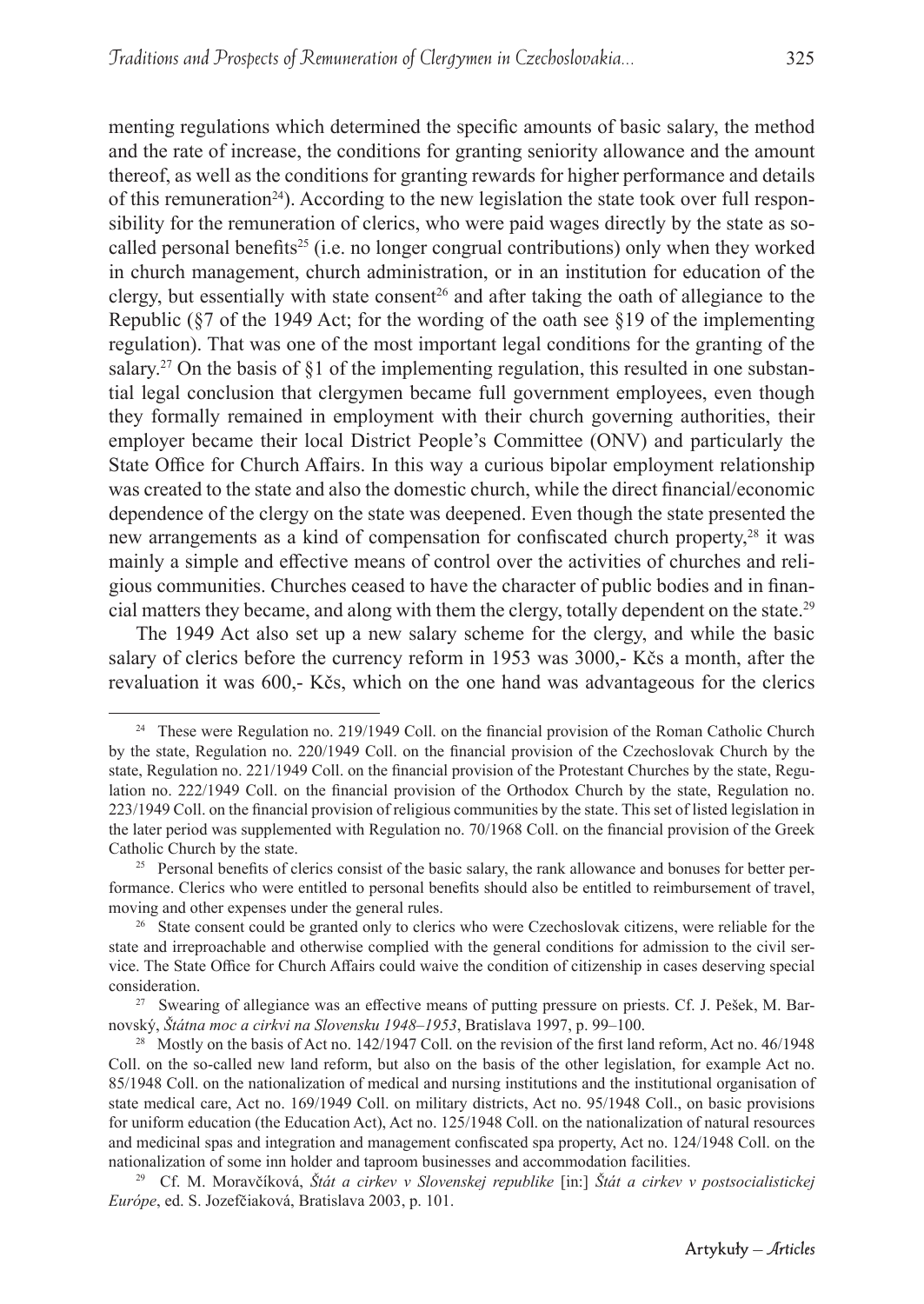from the financial point of view compared with the previously-existing congruence and other state contributions, but on the other hand it clearly predicated social levelling and moral degradation of most of the clergy in the Communist people's Czechoslovakia.30 The salary was increased only marginally by 300,- Kčs after three years. In addition to the basic salary, there were four categories of personal rank supplements for church offices from the parish priest to the bishop.<sup>31</sup> This salary was not granted to clerics who were being prosecuted or who had been convicted; those whom the bishop appointed to office after the 1949 Act was passed, but without applying for state consent, or who were opposed to the so-called Catholic Action.<sup>32</sup> By means of this procedure and the new salary policy the Communist regime bound all loyal clerics. At the same time it was interested in controlling the widest possible range of persons concerned, as well as giving the state the highest level of supervision over the property of all recognized churches, closing the ring of material dependence on the state and bringing all recognized churches under direct, close supervision by the state or rather by Party ideology. It also erased the direct employment relationship between clerics and their local superior, or members of the local church or religious society.

Addendum: Only with the change in social relations after November 1989 was there a change in the remuneration of clerics in the sense that the State began provide subsidies for the salaries of clerics and partially material expenses directly to the head offices of the individual churches and religious communities, or to dioceses.33 Thus subsidies for clerics' remuneration still remained in some way a continuation of congruence and a temporary replacement for restituted religious property.

## **3. Clerical remuneration in present-day Slovakia as a direct historical and legal legacy**

The current Slovak Republic is not constitutionally linked to any ideology or religion, but it provides its citizens very good conditions for spreading both freedom of religion and religious freedom.<sup>34</sup> For this purpose, the state provides registered churches and religious communities support in exercising their religious and charitable activities, guaranteeing their legal status and the possibility of acting in public life.35 At the same time it grants the registered churches and religious communities, if requested, funds to cover the personal benefits of clerics in church management, church administration or in institu-

<sup>&</sup>lt;sup>30</sup> M. Šabo, *Model financovania Katolíckej cirkvi v Slovenskej republike v kontexte vývoja, princípov a perspektív vzťahov štátu a cirkví vo svete*, Bratislava 2008, p. 160.

<sup>31</sup> V. Vaško, *Neumlčená. Kronika katolické církve v Československu po druhé světové válce*, Praha 1996, p. 105.

<sup>32</sup> J. Pešek, M. Barnovský, *Štátna moc…*, p. 113.

<sup>&</sup>lt;sup>33</sup> Cf. Regulation no. 578/1990 Coll. on the adjustment of personal emoluments provided for clerics of churches and religious communities

<sup>34</sup> Cf. L. Tóth, *Postavenie zamestnancov cirkví…*, p. 1.

<sup>35</sup> M. Moravčíková, M. Cipár, *Cisárovo cisárovi. Ekonomické zabezpečenie cirkví a náboženských spoločností*, Bratislava 2001, p. 75.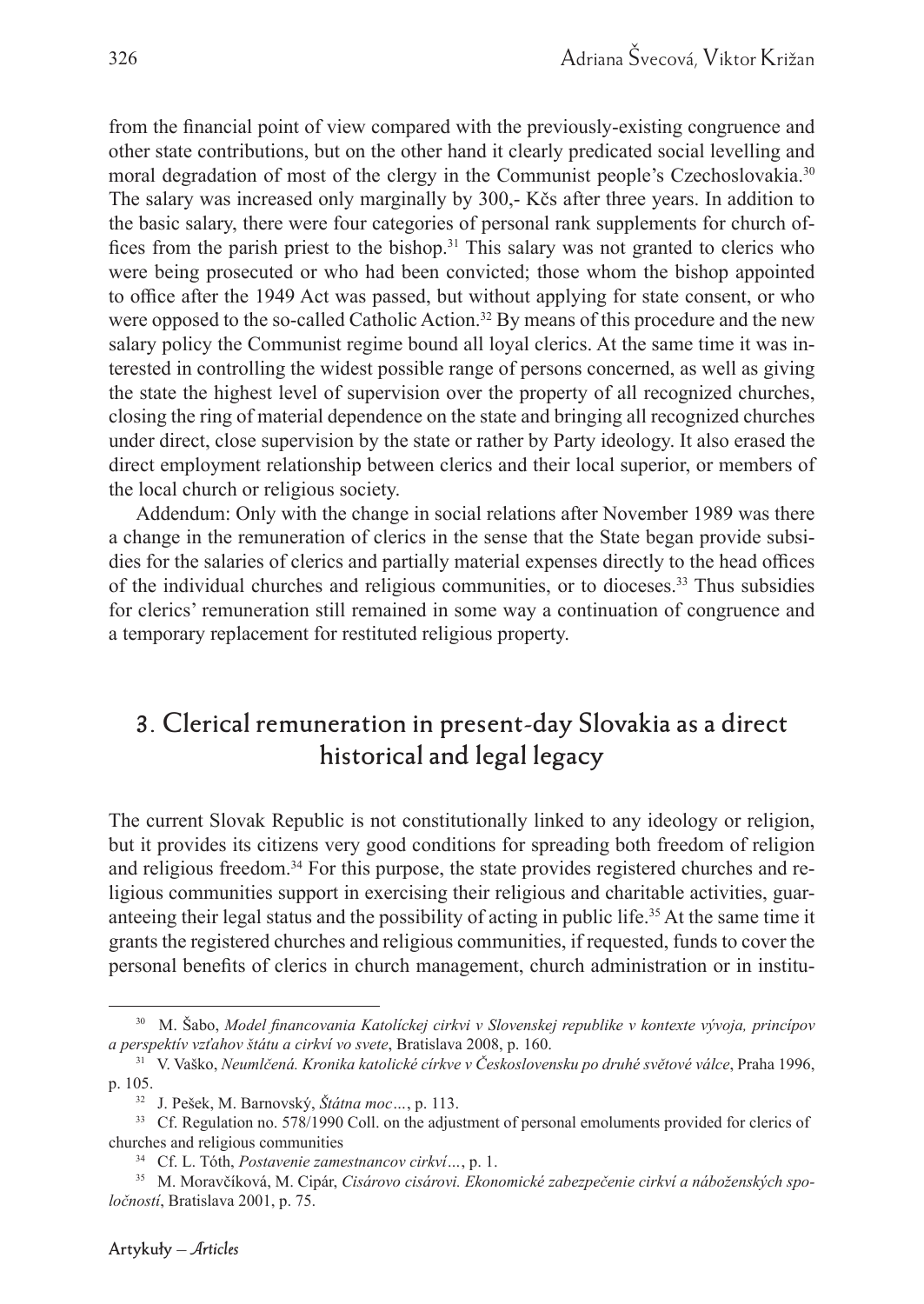tions for education of the clergy. As we have already mentioned, the basis of the current legislation regulating the remuneration of clerics represents the still valid, although several times amended, Act no. 218/1949 Coll. on the financial provision of churches and religious societies, as amended.36

The current model of financing of churches and religious communities does not reflect the existence of an employment relationship between the churches and religious communities, which act as employers, and the clergyman as an employed person, with the result that the provision of subsidies ultimately overshadows the fact that churches and religious communities are obliged to provide clerics remuneration in line with labour law regulations. Under the 1949 Act clerics are provided remuneration by their employer, i.e. the relevant church or religious community, $37$  but funding for the salaries of clerics and insurance contributions is however provided by the state in the form of direct subsidies within the approved state budget.<sup>38</sup> Under the Constitution the number of clerics and the entire personnel policy is determined solely by each church or religious community itself.39 Although the state has a legal obligation to ensure salaries and insurance contributions for all clerics, this has no effect on their number. $40$ 

If we look at one specific subsidy, the state provides churches and religious societies reimbursement of personal emoluments of clerics acting as employees of a particular church or religious community in church management, church administration, or in institutions for education of the clergy, and if the church or religious community requests, also further reimbursement of travel, moving and other expenses, proper material costs associated with the performance of religious services and other religious acts with the church administration, and special assistance with extraordinary material costs. Personal emoluments according to the 1949 Act are considered to be the basic salary, rank sup-

<sup>38</sup> The National Council of the Slovak Republic annually approves the state budget, in which certain financial expenditures are intended for churches and religious communities, and the administrator of finances is the Ministry for Culture of the Slovak Republic, specifically its Cultural Department, which allocates funds to churches and religious communities according to their budget (§9 of Act no. 218/1949 Coll.).

327

<sup>&</sup>lt;sup>36</sup> The nature and philosophy of the still valid Act no. 218/1949 Coll. originated moreover in the diametrically different political and historical situation of the Communist regime, and today its application as well as its basic principles are already unsatisfactory.

<sup>&</sup>lt;sup>37</sup> Persons performing clerical activities carry them out through delegation by churches and religious communities according to their internal rules and generally applicable legislation. Although persons who have chosen clerical or monastic life perform their profession without a standard employment contract, without remuneration and with their profession understood as a mission and service to God and to the Church, in the performance of their work they necessarily end up in a legal relationship with their church or religious community, whereby this relationship has many features of an employment contract, and the relevant church or religious community has the status of employer. On this issue see also V. Žofčinová, R. Gyuri, *Osobitosti v pracovnoprávnom postavení zamestnancov cirkví a náboženských spoločností* [in:] *Sloboda jednotlivca a svet práce*, eds. V. Križan, M. MoravčÍková, Praha 2014, p. 120; L. Tóth, *Postavenie zamestnancov cirkví a náboženských spoločností* [in:] *Teoretické úvahy…*, p. 250–251; I.A. Hrdina, *Pracovněprávní poměry duchovních a Zákonník práce*, "Právník" 2007, iss. 8, p. 940; and H. Barancová, *Slovenské a európske pracovné právo*, Žilina 2004, p. 91.

<sup>39</sup> R. Cikeš, *Financovanie cirkví a náboženských spoločností štátom* [in:] *Clara pacta – boni amici. Zmluvné vzťahy medzi štátom a cirkvami*, eds. M. Šmid, M. Moravčíková, Bratislava 2009, p. 67.

<sup>&</sup>lt;sup>40</sup> In addition to financing the salaries of clerics, the state for the most part covers the operation of church headquarters (bishops' offices) through direct subsidies. Yearly contributions provided to churches and religious communities have to be accounted for, and they must procure other necessary funds from their own resources. See M. Moravčíková, M. Cipár, *Cisárovo cisárovi…*, pp. 75–76.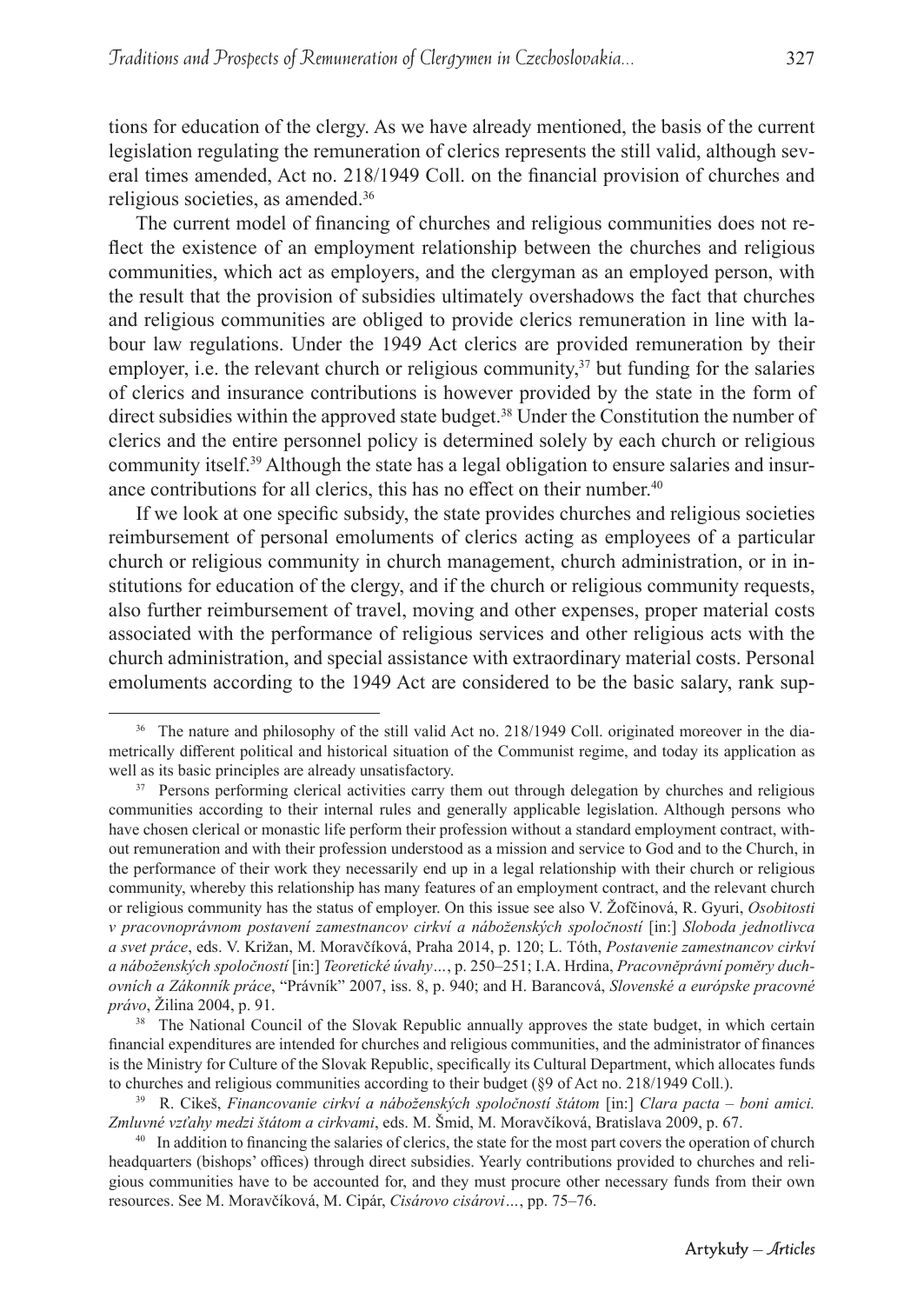plement and increase in the basic salary in appreciation of high-quality performance of liturgical activities. The amount of the basic salary, the conditions for granting the rank supplement and its amount, and conditions for granting an increase in salary in appreciation of the high quality of performance of liturgical activities and details on this increase are stipulated in the regulation of the Slovak Government no. 299/2007 Coll. on the treatment of personal emoluments provided for clergymen of churches and religious communities, as amended.

The basic salary of particular clerics is determined by the classification of the functions performed into the corresponding group<sup>41</sup> and the period of performance of eligible activities in the church administration (Annex no. 1 of the government regulation).<sup>42</sup> The rank supplement is provided by the inclusion of the cleric's office in group  $C$  up to  $G$ commensurate to the responsibility and the importance of the office performed within the clerical activities listed in §9 of the 2007 Act. The implementing government regulation lays down only the range of the amount of supplement, whereas its specific amount is determined by the appropriate church.43 The church can increase the basic salary for clerics set for the corresponding salary grade by up to 30% of their basic salary in appreciation of their high quality of clerical activities.44

From a labour law perspective it should be emphasized that the remuneration in labour relations belongs in the so-called property-law content part of the employment contract, in which the churches and religious communities should proceed as any other employer. However, as seen from the highly-problematic legal practice, the working relationship between the relevant church and clergymen remains unrecognized in both legal and social respects. We can therefore assume that the 2007 Act in connection with the government regulation governs only the amount of the subsidy granted by the State for the payment of remuneration of clerics, not remuneration which churches and religious societies should provide to clerics who are in the position of employees of church or religious society. Remuneration should therefore come under the general provisions of the *lex generalis* Act no. 311/2001 Coll., i.e. the Labour Code as amended. Its provision of §3, section 3 establishes the subsidiary scope of the Labour Code in employment contracts of persons performing religious activities. The labour-law status of employees of churches and religious communities who perform religious activities is governed by the Labour Code, unless stipulated otherwise by the Labour Code itself, or by special regulation, any international treaty by which the Slovak Republic is bound, any treaty concluded between the Slovak Republic and churches and religious communities, or the internal regulations of churches and religious communities. This view is confirmed by the judgement of the Constitutional Court of the Czech Republic, 45 according to which in

 $41$  Annex no. 2 of the government regulation contains groups of offices of clerics.

<sup>42</sup> See Annex no. 1 of this contribution.

<sup>&</sup>lt;sup>43</sup> The rank supplement for clerics who carry out the office included in group: a) C, is from 6,64 to 23,24 euro a month,

b) D, is from 16,60 to 39,84 euro a month, c) E, is from 26,56 to 66,39 euro a month,

d) F, is from 43,16 to 99,59 euro a month,

e) G, is from 66,39 to 165,97 euro a month.

<sup>44</sup> See §3 of the Government regulation.

<sup>&</sup>lt;sup>45</sup> Finding of the Constitutional Court of the Czech Republic I. US 211/96 from 26<sup>th</sup> March 1997.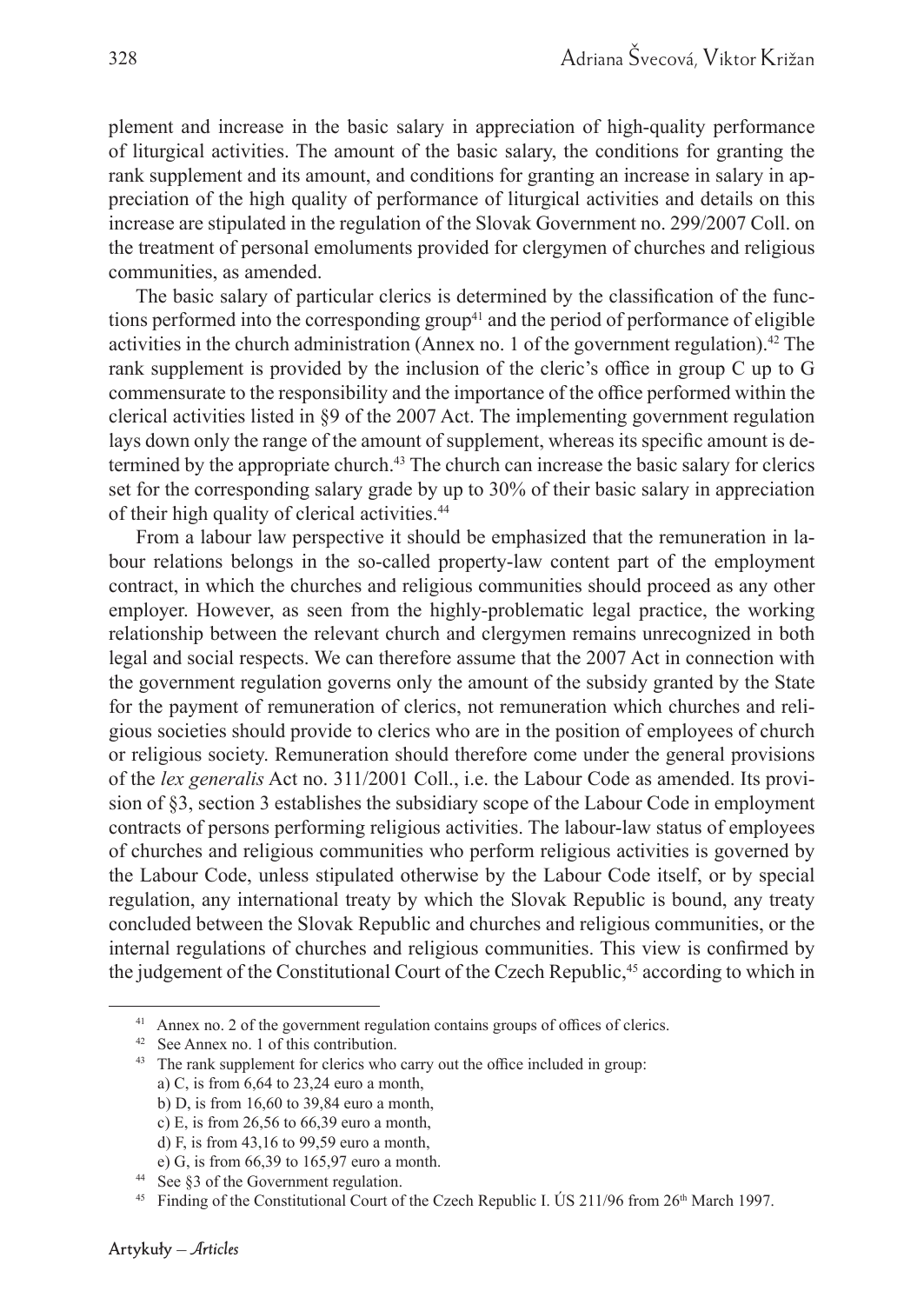the case of remuneration and wage compensation or other property claims by employees, there is no interference with the internal autonomy of churches and their decision making. For these or similar property claims the private law nature of the Church as a legal entity stands out, which entails certain obligations for legal entities or natural persons (and thus for clergymen) and these persons should have equal labour law status before the law.

For the most populous church in Slovakia, the Roman Catholic Church, the internal rule governing the relations between the clerics and the Church is the Code of Canon Law (hereinafter "the CIC") However, the CIC provides for clerics' remuneration only in very general terms According to canon 281 of the CIC, clerics "deserve remuneration which is consistent with their condition, taking into account the nature of their office and the conditions of places and times, and with which they can provide for the necessities of their life as well as for the equitable payment of those whose services they require". The remuneration of married deacons is established separately.

The Labour Code does not set any upper limits for salaries provided, although the contractual freedom of the parties to the employment relationship is limited by the statutory minimum wage.<sup>46</sup> Under  $\S$ 134 sec. 5 of the Labour Code, the average pay of any employee must not be lower than the minimum wage; if the identified or applied average earnings of an employee are less than the amount guaranteed by law, the employer is obliged to increase those earnings to a sum corresponding to this minimum wage. Pursuant to the provision of §119 sec. 1 of the Labour Code, wages cannot be lower than the minimum wage determined by special regulation. This provision refers to Act no.  $663/2007$  Coll. on the minimum wage as amended.<sup>47</sup>

As mentioned above, the current model of financing of churches and religious communities does not reflect the existence of an employment relationship between the churches and religious communities, which act as employers, and the clergyman as an employed person. Moreover the basic salary of clerics, according to the implementing regulation of the Government, does not satisfy in all cases the right to a minimum wage, and in some cases even the minimum wage itself. As employers under the Labour Code, churches and religious communities are obliged in addition to the remuneration provided under the government regulation also to provide their clerics a supplement to the amount of the minimum wage, which however (and despite the statutory requirement to provide compensation equal to their position in the CIC) does not happen at present. This is therefore a violation of labour legislation. Further problems occur even in the application of remuneration of clerics. Under §52a of the Labour Code, the provisions on working time do not apply to labour-law relations of employees of churches and religious communities who perform religious activity. And so although it is not possible to apply the provision §96 of the Labour Code, which regulates overtime, employers are bound by the provision of §121 of the Labour Code, under which they are obliged to provide their employees overtime pay in addition to their salary. Extra pay for overtime, for work on

329

<sup>46</sup> H. Barancová, R. Schronk, *Pracovné právo*, Bratislava 2013, p. 366.

<sup>&</sup>lt;sup>47</sup> For the year 2017 legislation established the minimum wage valid from  $1<sup>st</sup>$  January 2017 as 435,- euro for an employee paid a monthly wage, or 2.50 euro for each hour worked by the employee.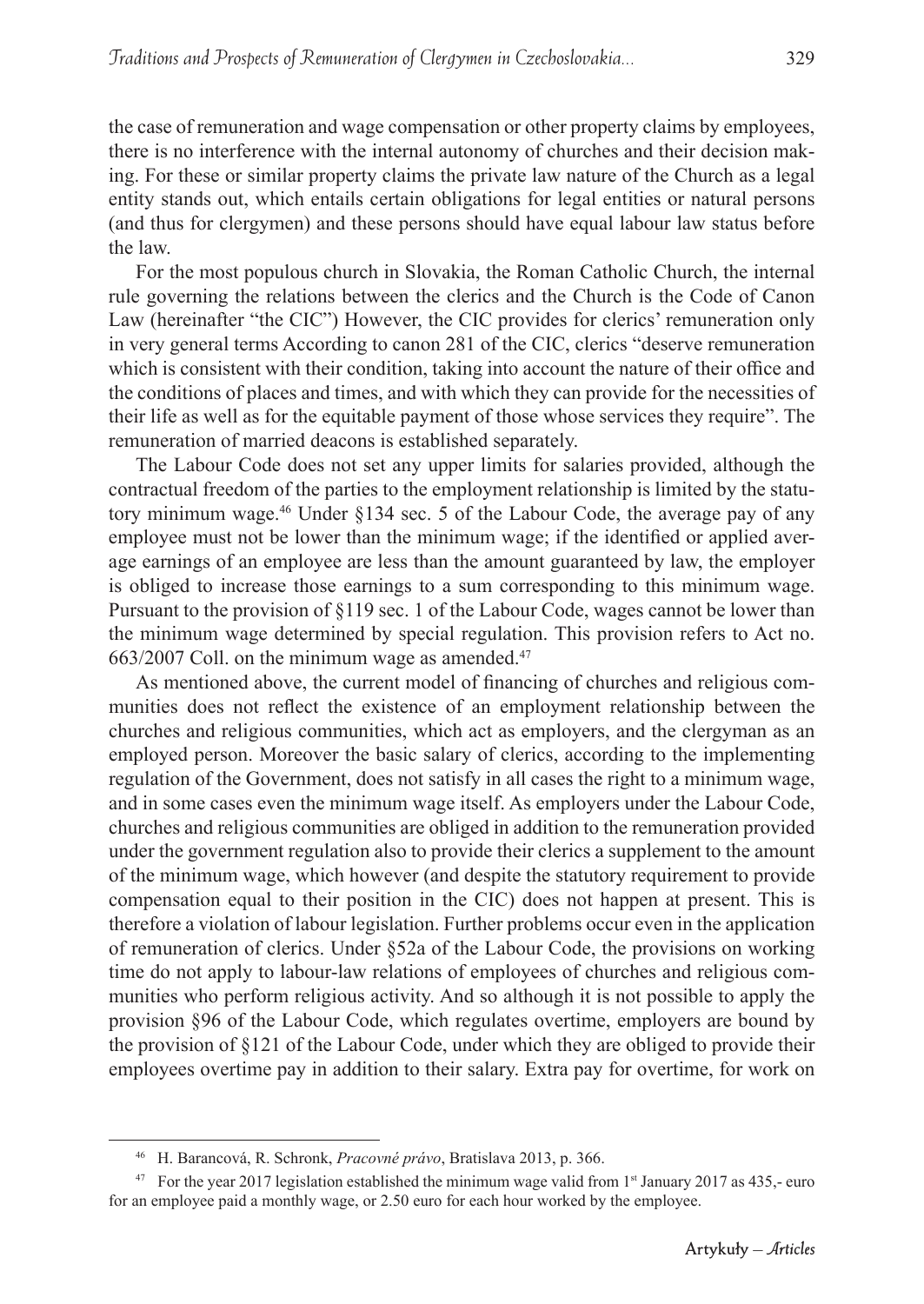public holidays and night work, is not taken into account even by government regulation.<sup>48</sup>

In addition to the above, the current remuneration regulation of clerics represented by the government regulation does not take into account the personal status of clergymen. The income of a clergyman living in celibacy is the same as the income of a priest who may be, or rather is a family breadwinner. Such a low income for a clergyman who is a family breadwinner puts his family in an unfavourable financial situation, which often must resolve by means of a second, civilian employment.

### **4. Conclusion**

It is apparent from the presented historical excursion that the model of clerical remuneration existing in the Slovakia is traditional and has historical roots in the first Hungarian congrual law-making of the late  $19<sup>th</sup>$  century. If we evaluate the outlined historical and legal context of this socially "hot" topic of remuneration, which is also strongly perceived by the lay and atheistic public, the most important conclusion which we reach in our contribution is the unfortunate finding that the current regulation of remuneration of clerics is insufficient, because in the forefront is the relationship state – church, while the employment relationship church – cleric, which clearly involves the cleric's remuneration as an employee, remains in the background. As a result, the situation arises where clerics' remuneration not only fails to satisfy the requirement of the right to a minimum wage, but in some cases also the provision of the minimum wage itself. From this perspective of direct state subsidy, which was and remains historically established even from the time of the Enlightenment supervision over church property (especially the most populous Catholic Church), the present-day financial provision resulting from the remuneration of clerics described above, produces in many cases an undignified and socially-deprived level of material status of clerics in Slovakia. In addition the current (as well as the previous) legislation in substantive law still comes from the times of real Socialism even 26 years after the regime change in November 1989, and despite a number of cosmetic changes several legal amendments have not exceeded the scope of state supervision and paternalism, as well as social levelling of churches and religious companies and their clergy. Although a church or religious community is obliged as an employer to supplement clerics' remuneration up to the minimum wage, given the resources which the church or religious community has available, this does not happen. In practical application therefore there not infrequently occur cases where the income of a cleric is insufficient to cover his living needs, or living needs of his family. The solution is in many cases a second, civilian employment. Since taking into account the historical context it is possible to attribute responsibility for this situation to the state, the state should, in close cooperation with churches and religious communities, actively resolve this situation.

<sup>48</sup> Cf. A. Olšovská, *Pracovnoprávne postavenie osôb vykonávajúcich duchovenskú činnosť*, "Acta Universitatis Tyrnaviensis", Trnava 2005, p. 263.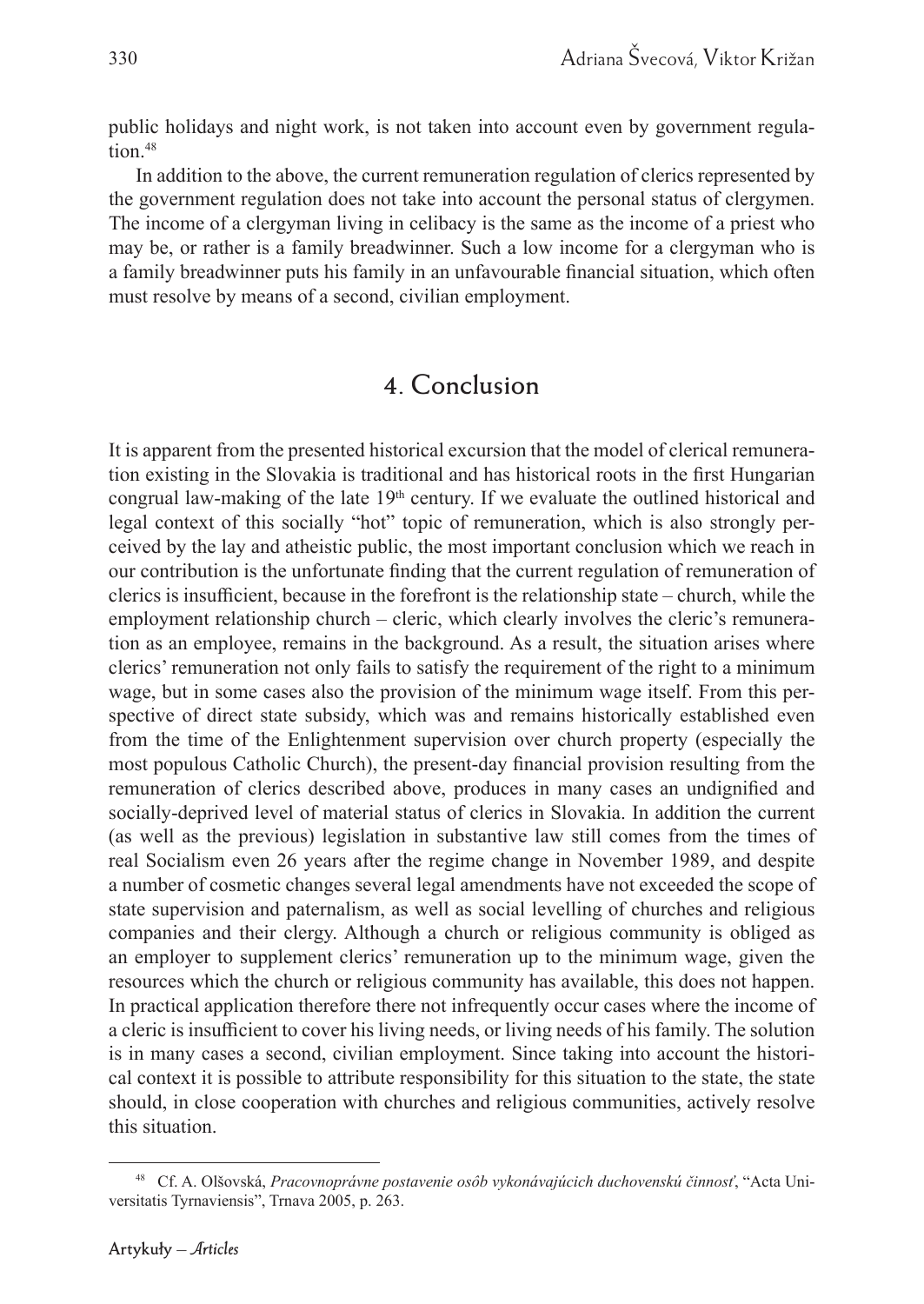| Salary<br>grade | Counted period of<br>carrying out clerical<br>activity in years | The scale of basic salaries by group assignments and the counted period<br>of performing clerical activities |        |               |        |        |        |        |
|-----------------|-----------------------------------------------------------------|--------------------------------------------------------------------------------------------------------------|--------|---------------|--------|--------|--------|--------|
|                 |                                                                 | Group                                                                                                        |        |               |        |        |        |        |
|                 |                                                                 | A                                                                                                            | B      | $\mathcal{C}$ | D      | E      | F      | G      |
| 1               | less than 3                                                     | 285,01                                                                                                       | 311,69 | 342,36        | 377,08 | 415,42 | 457,40 | 504,74 |
| $\overline{c}$  | from $3$ to $6$                                                 | 296,30                                                                                                       | 324,73 | 356,82        | 392,39 | 432,98 | 477,22 | 525,46 |
| 3               | from $6$ to $9$                                                 | 308,08                                                                                                       | 337,37 | 370,76        | 407,78 | 450,15 | 497,06 | 546,69 |
| $\overline{4}$  | from $9$ to $12$                                                | 319,33                                                                                                       | 350,02 | 385,64        | 423,08 | 467,34 | 516,93 | 568,80 |
| 5               | from $12$ to $15$                                               | 331,07                                                                                                       | 363,07 | 400,07        | 439,37 | 485,35 | 535,87 | 590,49 |
| 6               | from $15$ to $18$                                               | 343,23                                                                                                       | 375,75 | 414,93        | 455,17 | 503,40 | 555,27 | 612,11 |
| $\tau$          | from $18$ to $21$                                               | 355,42                                                                                                       | 388,78 | 429,41        | 471,81 | 521,46 | 574,19 | 633,74 |
| 8               | from $21$ to $24$                                               | 367,63                                                                                                       | 401,44 | 444,31        | 488,48 | 539,00 | 593,61 | 655,88 |
| 9               | from $24$ to $27$                                               | 379,80                                                                                                       | 414,93 | 459,20        | 505,20 | 557,06 | 613,46 | 677,99 |
| 10              | from $27$ to $30$                                               | 391,98                                                                                                       | 428,51 | 473,61        | 521,87 | 575,12 | 633,35 | 700,06 |
| 11              | over 30                                                         | 404,58                                                                                                       | 441,59 | 488,48        | 538,60 | 593,16 | 653,63 | 723,54 |

Annex 1. The scale of basic salaries of clerics in euro per month under the current legislation (Annex no. 1 to Government regulation no. 299/2007 Coll.)

# **Bibliography**

### **Legal acts and printed sources**

- Act no. 122/1926 Collection of laws and orders on the adjustment of salaries of the clergy of churches and religious communities recognized or admitted by the State.
- Act no. 124/1948 Coll. on the nationalization of some inn holder and taproom businesses and accommodation facilities.
- Act no. 125/1948 Coll. on the nationalization of natural resources and medicinal spas and integration and management confiscated spa property.
- Act no. 142/1947 Coll. on the revision of the first land reform.
- Act no. 169/1949 Coll. on military districts.
- Act no. 176/1898 Coll.
- Act no. 217/1949 Coll. on state supervision over the churches.
- Act no. 218/1949 Coll. on the financial provision of churches and religious communities by the state.
- Act no. 311/2001 Coll. Labour Code as amended.
- Act no. 46/1948 Coll. on the so-called new land reform.
- Act no. 47/1885 Coll.
- Act no. 51/1874 Coll. on contributions to the religious fund.
- Act no. 663/2007 Coll. on the minimum wage as amended.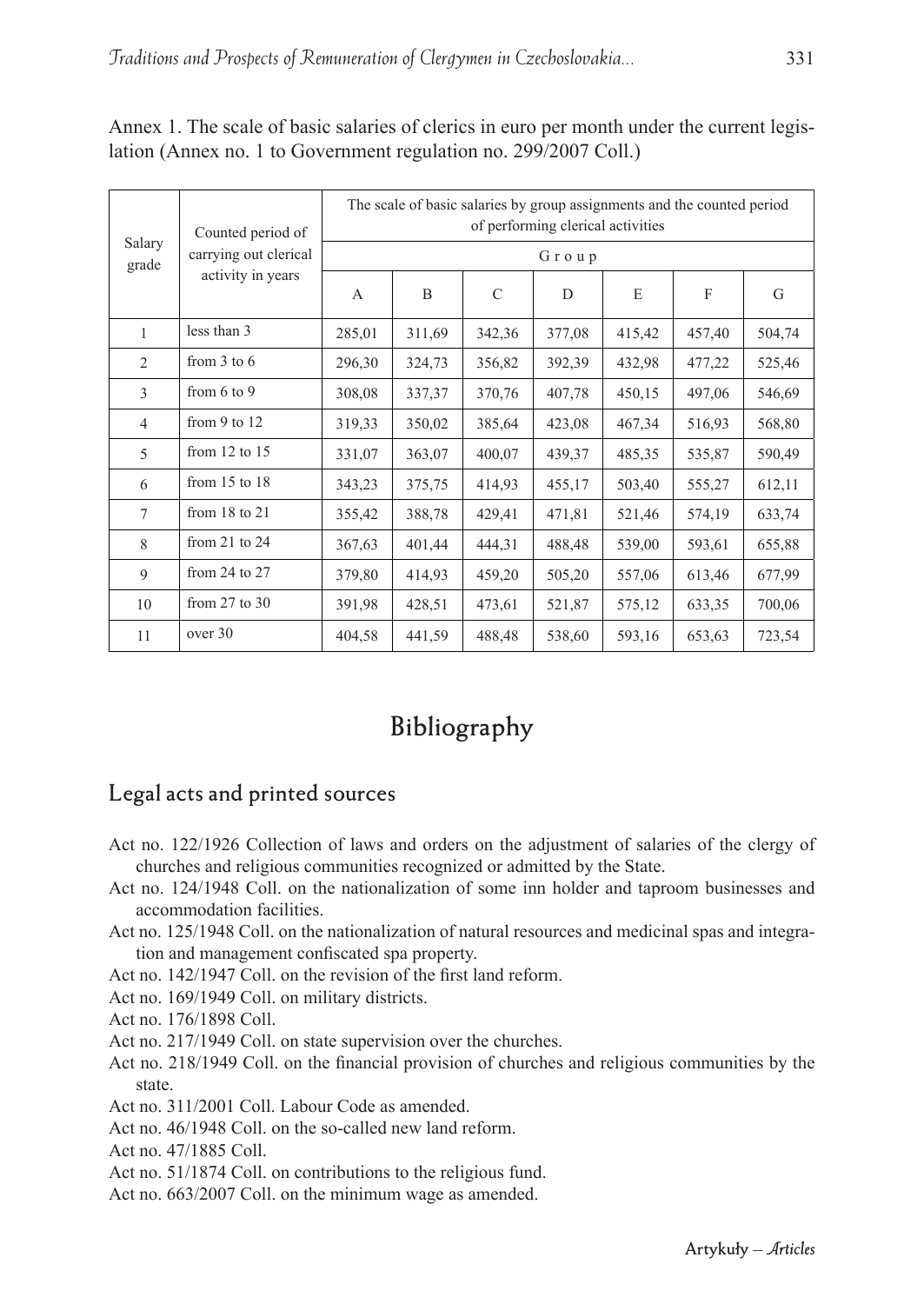- Act no. 85/1948 Coll. on the nationalization of medical and nursing institutions and the institutional organisation of state medical care.
- Act no. 95/1948 Coll. on basic provisions for uniform education (the Education Act).

Code of Canon Law

- Government regulation no. 124/1928 Collection of laws and orders on the salary adjustment of the clergy.
- Government regulation no. 219/1949 Coll. on the financial provision of the Roman Catholic Church by the state.
- Government regulation no. 220/1949 Coll. on the financial provision of the Czechoslovak Church by the state.
- Government regulation no. 221/1949 Coll. on the financial provision of the Protestant Churches by the state.
- Government regulation no. 222/1949 Coll. on the financial provision of the Orthodox Church by the state.
- Government regulation no. 223/1949 Coll. on the financial provision of religious communities by the state.
- Government regulation no. 299/2007 Coll. on the treatment of personal emoluments provided for clergymen of churches and religious communities, as amended.
- Government regulation no. 70/1968 Coll. on the financial provision of the Greek Catholic Church by the state.
- Legal article LXX/1723.
- Legal article LXXIV/1715.
- Statutory article XIII/1909.
- Statutory article XIV/1898.
- Statutory article XLII/1895.
- Statutory article XXXV/1912.
- Statutory article XXXVIII/1913.

### **Monographs**

- Barancová H., *Slovenské a európske pracovné právo*, Žilina 2004.
- Barancová H., Schronk R., *Pracovné právo*, Bratislava 2013.
- Bartal A., *Glossarium mediae et infimae latinitatis regni Hungariae*, Lipsiae–Budapestini, 1901.
- Cikeš R., *Financovanie cirkví a náboženských spoločností štátom* [in:] *Clara pacta boni amici. Zmluvné vzťahy medzi štátom a cirkvami*, eds. M. Šmid, M. Moravčíková, Bratislava 2009.
- Hrdina I.A., *Pracovněprávní poměry duchovních a Zákonník práce*, "Právník" 2007, iss. 8.
- Kušnyráková I., *Piae fundationes. Zbožné fundácie a ich význam pre rozvoj uhorskej spoločnosti v ranom novoveku*, Bratislava 2009.
- Laclaviková M., *Formovanie pracovného práva a práva sociálneho zabezpečenia na našom území začiatkom 20. storočia* [in:] *Právnohistorická realita sociálnej doktríny 20. storočia*, Kraków 2013.
- Malý K., Sivák F., *Dejiny štátu a práva v Československu do roku 1918*, Bratislava 1992.
- Moravčíková M., Cipár M., *Cisárovo cisárovi. Ekonomické zabezpečenie cirkví a náboženských spoločností*, Bratislava 2001.
- Moravčíková M., *Štát a cirkev v Slovenskej republike* [in:] *Štát a cirkev v postsocialistickej Európe*, ed. S. Jozefčiaková, Bratislava 2003.
- Munka J., *Patronátne bremená a cirkevné dávky*, Dunajská Streda 1937.
- Olšovská A., *Pracovnoprávne postavenie osôb vykonávajúcich duchovenskú činnosť*, "Acta Universitatis Tyrnaviensis", Trnava 2005.